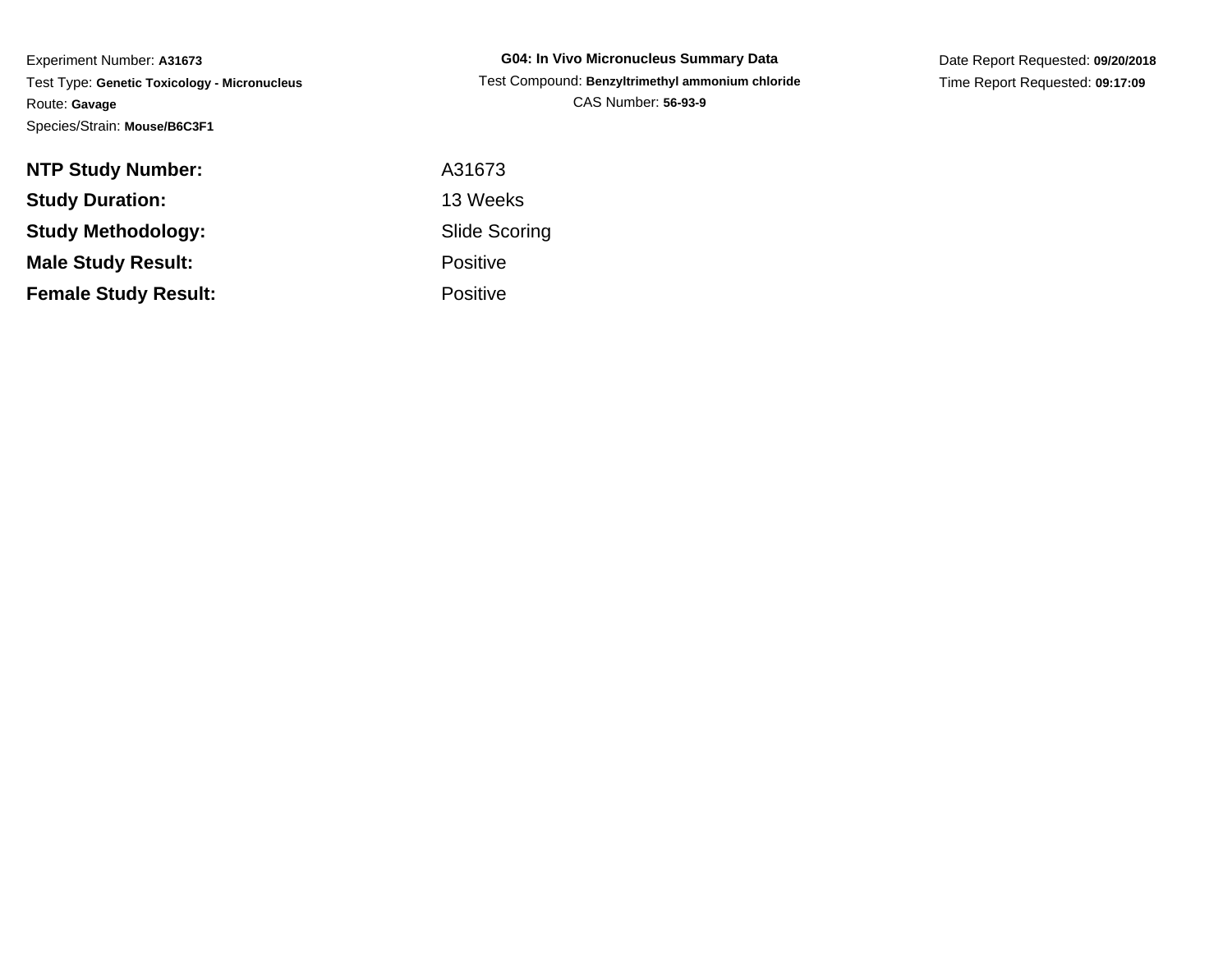Experiment Number: **A31673** Test Type: **Genetic Toxicology - Micronucleus**Route: **Gavage**Species/Strain: **Mouse/B6C3F1**

| Tissue: Blood; Sex: Male; Number of Treatments: 65; Time interval between final treatment and cell sampling: 24 h |                    |                 |           |  |
|-------------------------------------------------------------------------------------------------------------------|--------------------|-----------------|-----------|--|
|                                                                                                                   | <b>MN NCE/1000</b> |                 |           |  |
| Dose (mg/kg)                                                                                                      | N                  | Mean $\pm$ SEM  | p-Value   |  |
| Vehicle Control <sup>1</sup>                                                                                      | 10                 | $3.70 \pm 0.56$ |           |  |
| 12.5                                                                                                              | 10                 | $2.50 \pm 0.48$ | 0.9365    |  |
| 25.0                                                                                                              | 10                 | $2.80 \pm 0.61$ | 0.8682    |  |
| 50.0                                                                                                              | 10                 | $5.20 \pm 0.85$ | 0.0555    |  |
| 100.0                                                                                                             | 9                  | $6.56 \pm 1.13$ | $0.0028*$ |  |
| Trend p-Value                                                                                                     |                    | $< 0.001$ *     |           |  |
| <b>Trial Summary: Positive</b>                                                                                    |                    |                 |           |  |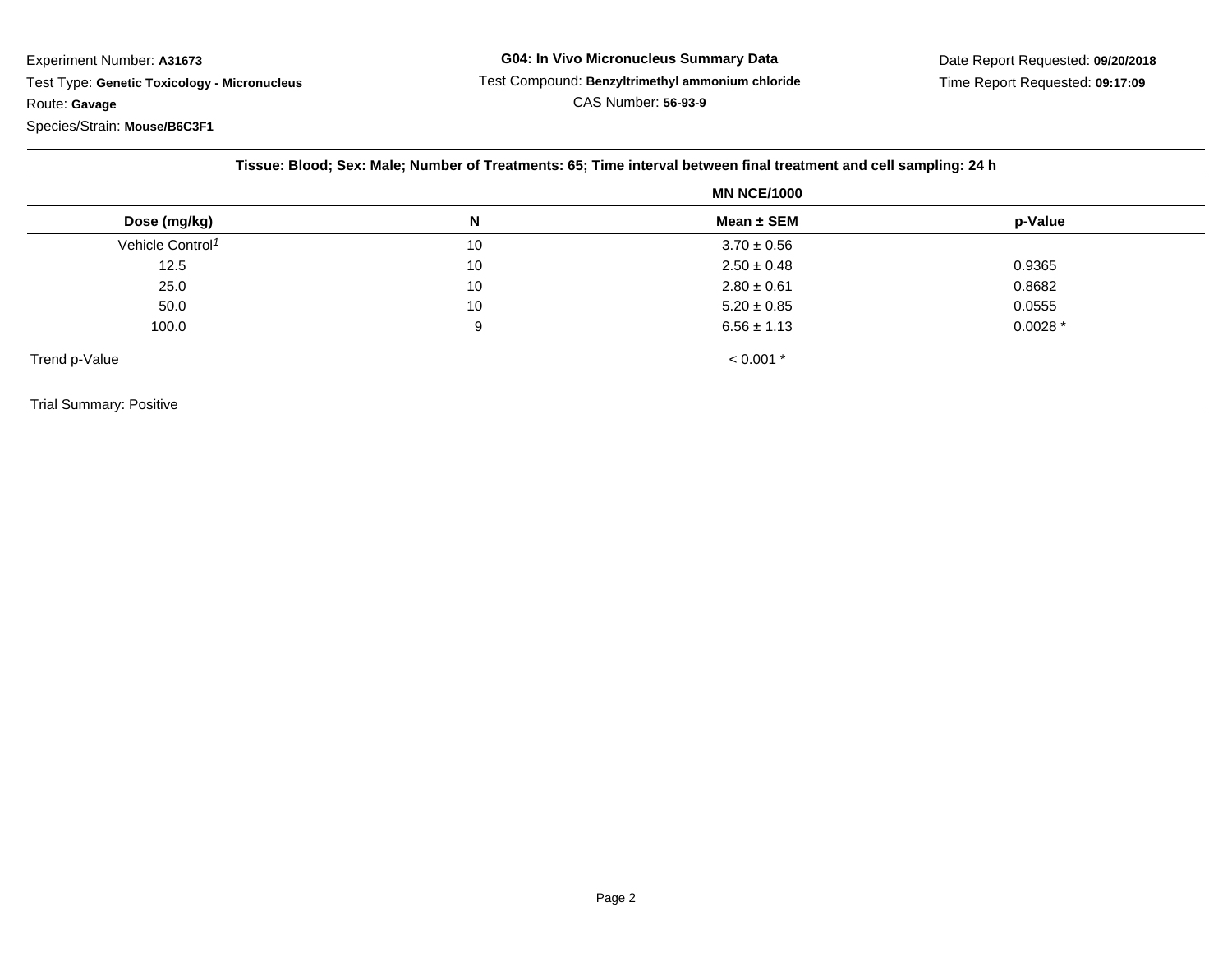Experiment Number: **A31673**Test Type: **Genetic Toxicology - Micronucleus**

Route: **Gavage**

Species/Strain: **Mouse/B6C3F1**

| Tissue: Blood; Sex: Female; Number of Treatments: 65; Time interval between final treatment and cell sampling: 24 h |                    |                 |             |  |  |
|---------------------------------------------------------------------------------------------------------------------|--------------------|-----------------|-------------|--|--|
|                                                                                                                     | <b>MN NCE/1000</b> |                 |             |  |  |
| Dose (mg/kg)                                                                                                        | N                  | Mean ± SEM      | p-Value     |  |  |
| Vehicle Control <sup>1</sup>                                                                                        | 10                 | $2.00 \pm 0.33$ |             |  |  |
| 12.5                                                                                                                | 10                 | $2.50 \pm 0.56$ | 0.2278      |  |  |
| 25.0                                                                                                                | 10                 | $3.00 \pm 0.33$ | 0.0784      |  |  |
| 50.0                                                                                                                | 10                 | $3.90 \pm 0.31$ | 0.0066      |  |  |
| 100.0                                                                                                               | 9                  | $6.44 \pm 0.65$ | $< 0.001$ * |  |  |
| Trend p-Value                                                                                                       |                    | $< 0.001$ *     |             |  |  |
| <b>Trial Summary: Positive</b>                                                                                      |                    |                 |             |  |  |